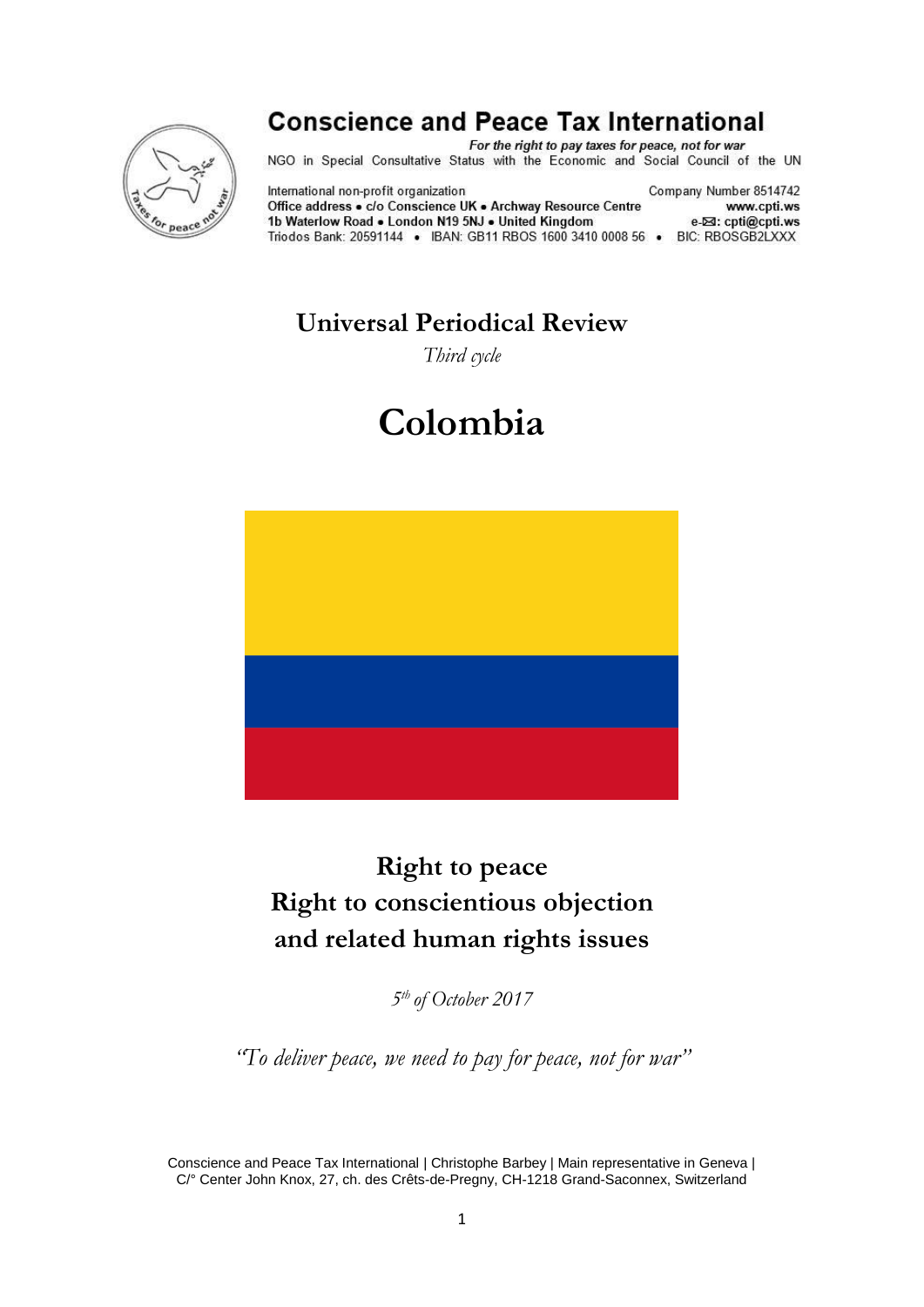#### **Introduction**

The aim of Conscience and Peace Tax International (CPTI) is to allow people to pay their tax money into peace funds instead of into military budgets and or if needed to obtain full recognition of the right to conscientious objection to paying for armaments, war preparation and war conduct through taxes. CPTI was founded in 1996 and has ECOSOC special consultative status since 1999<sup>1</sup>.

Our mission arises from the deep affront made to our consciences by the fact that people are obliged to participate in war as combatants, civilian victims and through taxation. We are moved by this common sense proposition: our taxes should be used to abolish war, not to promote or sustain it.

The ethical principle of freedom of conscience, a moral imperative governing the behaviour of an individual, is central to the objectives and work of CPTI. We are also deeply concerned by the fact that our taxes could be used or are used to kill people, thus making us (or making us become if we not contesting it) accomplices to infringements on the right to life and on the duty vested in all to respect life, to enhance it, to see it blossom and last.

Finally, the very idea of war, as it happens or as it is deemed possible by war preparations of all sorts, inflicts a spirit of conflictuality, violence and destruction over humanity and hinders the good nature of the human being and threatening the achievements of civilisation so far, while – as we shall do our best to demonstrate hereafter – the solutions needed for peace to prevail and to overcome war, for peace to be created and last by peaceful mean, in our humble opinion, fully exist.

The Center for Global Nonkilling has a unique mission that is both inspirational for individuals and transformative for societies: *"To promote change toward the measurable goal of a killing-free world by means open to infinite human creativity in reverence for life".* The Center for Global Nonkilling (CGNK) was founded by Glenn Paige (1929-2017), political science Professor and author of the book "Nonkilling Political Science" widely translated. The Center is a worldwide congregation of scholars working to create societies that do not kill. It has ECOSOC special consultative status since 2014. Noting with pleasure that Colombia is rather up to date with its ratification of the human rights constitution and though we did not do (for now) a comprehensive analysis of the situation of the right to life in Colombia<sup>2</sup>, we nevertheless join with this submission as the progress of peace is needed worldwide as in Colombia to attain killing-free societies.

Colombia has a unique opportunity to highlight if need be how much a peace process can be the occasion to renew and enhance the human will and contract to respect life, ever and foremost.

As Colombia arises out of 50 years of war, but also for all as we may all benefit from the progress of peace, we find it appropriate to give the best of our knowledge and to make suggestions on what could be as comprehensive as possible "pubic peace policies".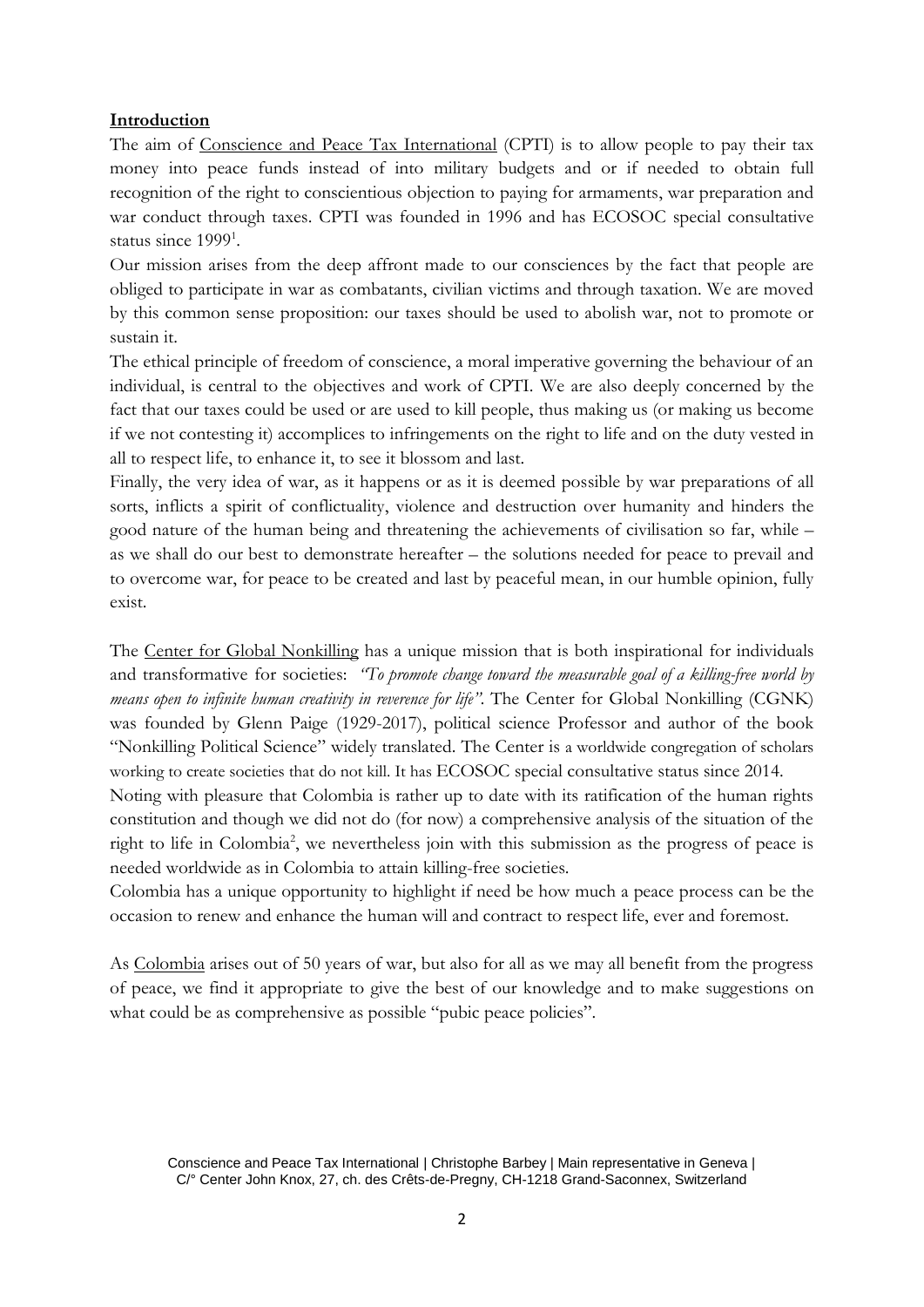#### **A. Background and framework**

#### 1. Scope of international obligations

1° At first we recall that the **Sustainable Development Goals** (SDG), as unanimously adopted, are fully part on international obligations of States. SDG 16 is relevant here: "[To] promote peaceful and inclusive societies for sustainable development, provide access to justice for all and build effective, accountable and inclusive institutions at all levels" 3 .

We also recall the common resolutions adopted by the General Assembly and the Security Council of the United Nations named "sustaining peace", of which we here quote some extracts<sup>4</sup>:

*"emphasizing* that sustaining peace is a shared task and responsibility that needs to be fulfilled by the government and all other national stakeholders;"

"*Reaffirming* the primary responsibility of national governments and authorities in identifying, driving and directing priorities, strategies and activities for sustaining peace, and in this regard, *emphasizing* that inclusivity is key to advancing national peacebuilding processes and objectives in order to ensure that the needs of all segments of society are taken into account;"

"3. *Reaffirms* the importance of national ownership and leadership in peacebuilding, whereby the responsibility for sustaining peace is broadly shared by the Government and all other national stakeholders and underlines the importance, in this regard, of inclusivity in order to ensure that the needs of all segments of society are taken into account;"

"11. Encourages United Nations Member States participating in the Universal Periodic Review process of the Human Rights Council to consider the human rights dimensions of peacebuilding, as appropriate;"

"25. Welcomes the contributions made to the Peacebuilding Fund, takes note of the proposals in the Advisory Group of Experts' report in this regard and urges all Member States, including non-traditional donors and other partners, to consider making voluntary contributions to the fund, including by building on the practice of making multi-year commitments to the fund".

a. International human rights constitution

2° We hereby compliment Colombia for an almost complete ratification of the treaties of the human rights constitution.

**I. For this process to be complete, we recommend the swift ratification of the optional protocol of the Convention against torture and of the individual complain possibility for the Convention of the rights of the child and of the Convention for persons with disabilities.**

3° Colombia is also well advanced in the ratification processes of peace and disarmament treaties.

**II. However, we still recommend to the Government of Colombia to swiftly ratify the Arms Trade Treaty, the Convention on the prohibition of military or any other hostile use of environmental modification techniques (ENMOD), the Nuclear Ban Treaty and Protocol V of the Convention on Conventional Weapons.**

b. Regional human rights mechanisms

4° We hereby recall that Latin America and the Caribbean repeatedly declared themselves a "zone of peace"<sup>5</sup> .

#### c. Constitutional and legislative framework

Conscience and Peace Tax International | Christophe Barbey | Main representative in Geneva | C/° Center John Knox, 27, ch. des Crêts-de-Pregny, CH-1218 Grand-Saconnex, Switzerland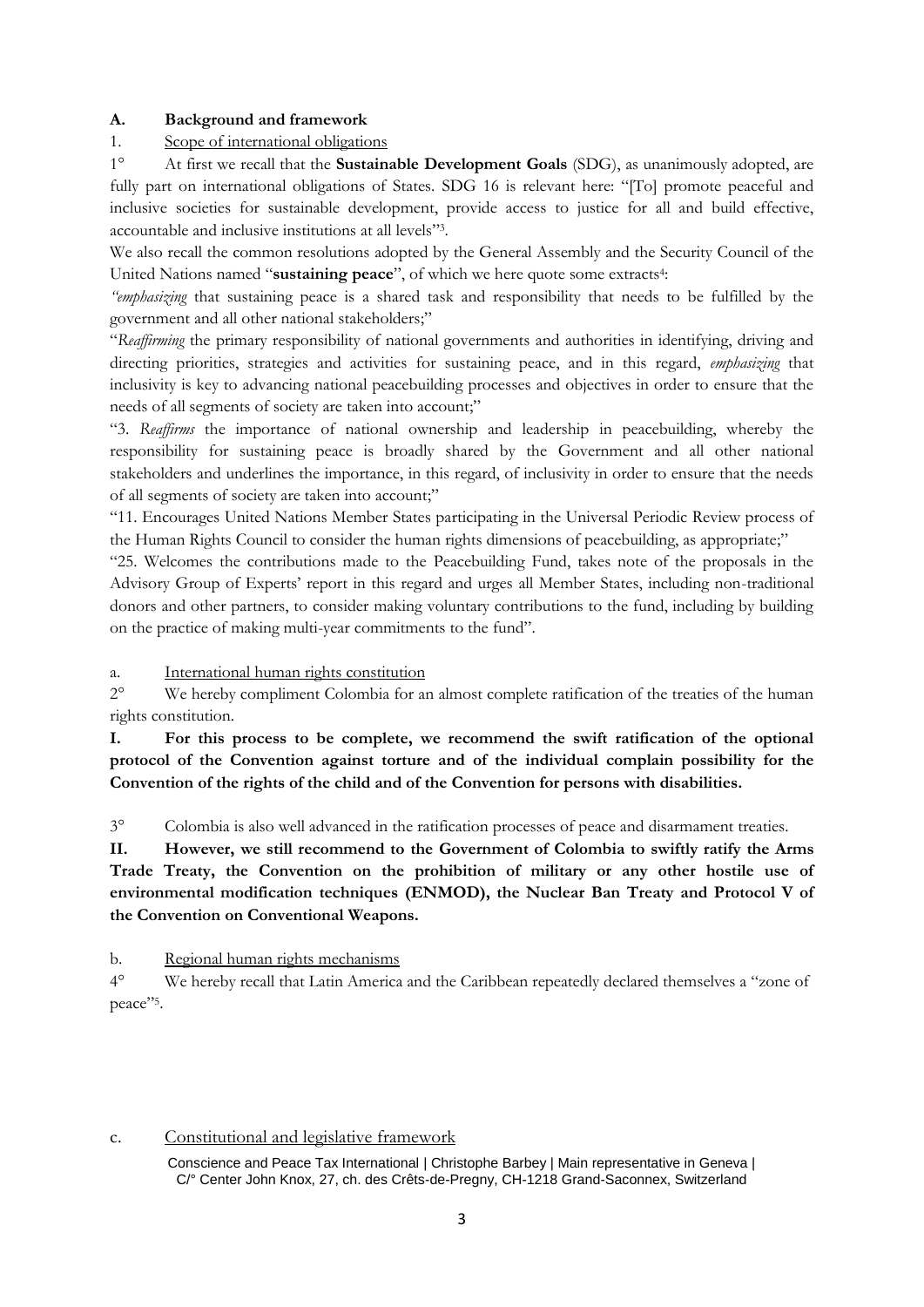5° A constitution clearly reflecting peace, as a goal and as a tool of governance, should contain:

- $\triangleright$  In the preamble a disposition recalling the overall value and effectiveness of peace. *The preamble of the Colombian constitution contains a recall to peace within the law and in a just economical order as well as peaceful coexistence.*
- $\triangleright$  In the goals and means for States activities, there should be a disposition stating that Justice and Peace should prevail and that the State supports conflict prevention<sup>6</sup>. *Wording could be more specific, but broadly speaking, the Colombian constitution upholds peace in a way that should guide the State towards improving peace evermore and towards creating a lasting and beneficial peace for all.*
- $\triangleright$  In the human rights section of the Colombian constitution, the right to peace is recognized, both as a right granted and as a duty to be observed (article 22). This is an excellent endeavor and we congratulate the Colombian people and their authorities for the existence of such a disposition. We also recall the adoption, last year, by the General Assembly of the United Nations of a declaration in favor of the right to peace. *Time has now come to implement this right in Colombia, fully and by fully peaceful means<sup>7</sup> .*

To fulfill the State goal of pursuing and accomplishing peace through all State's activities, the following tasks should be present as needed, as they are efficient tools of peace:

 At first, peace should be learned and understood, adhered to its value and practiced, and therefore peace should be fully part of the education curricula at all levels. This is also reflected in SDG's target 4.7 and  $4.A^8$ . The constitution of Colombia duly reflects this in its article 67. *However, as the situation has somehow shown education for peace may not have been as sufficient as one would care for to prevent and avoid armed conflict, so far; so forth education for peace needs to be reinforced to create a long term peaceful society. Improving the curricula and the education materials, as well as allocating more funds for peace education is surely an asset for long term peace<sup>9</sup> .*

**III. To fulfill SDGs 4.7 and 4.A, we encourage the education authorities of Colombia to routinely teach peace values and peace tools, at all learning levels or education, and to adapt public policies henceforth.**

 Secondly, to prevent conflicts from aggravating into violence, prevention of all sorts of violence should be a mandatory, a constitutional State duty. Prevention programs should address violence at large as well as specific types of violence. They should also engage with social groups at risk of committing violence. *In our opinion, this is highly needed to see the spirit of peace, instead of the spirit of violence, become the norm and to see peace mainstreamed and violence become the unaccepted exception<sup>10</sup> .* 

**IV. To prevent violence of all sorts, we encourage the people and the Authorities of Colombia to enshrine violence prevention in the Constitution and to rapidly adopt violence prevention programs and mechanisms.** 

 Thirdly, to assure that conflict are, if they arise, properly addressed and solved, without further unnecessary burdens or damages, the State shall assure that mediation processes, ombudsmen and other soft justice mechanisms are readily available and granted to all. *In our opinion, this is the justice of the future, where people learn peace, if still needed, by responsibly overcoming their own conflicts peacefully, ideally with solutions befitting all.*

Conscience and Peace Tax International | Christophe Barbey | Main representative in Geneva | C/° Center John Knox, 27, ch. des Crêts-de-Pregny, CH-1218 Grand-Saconnex, Switzerland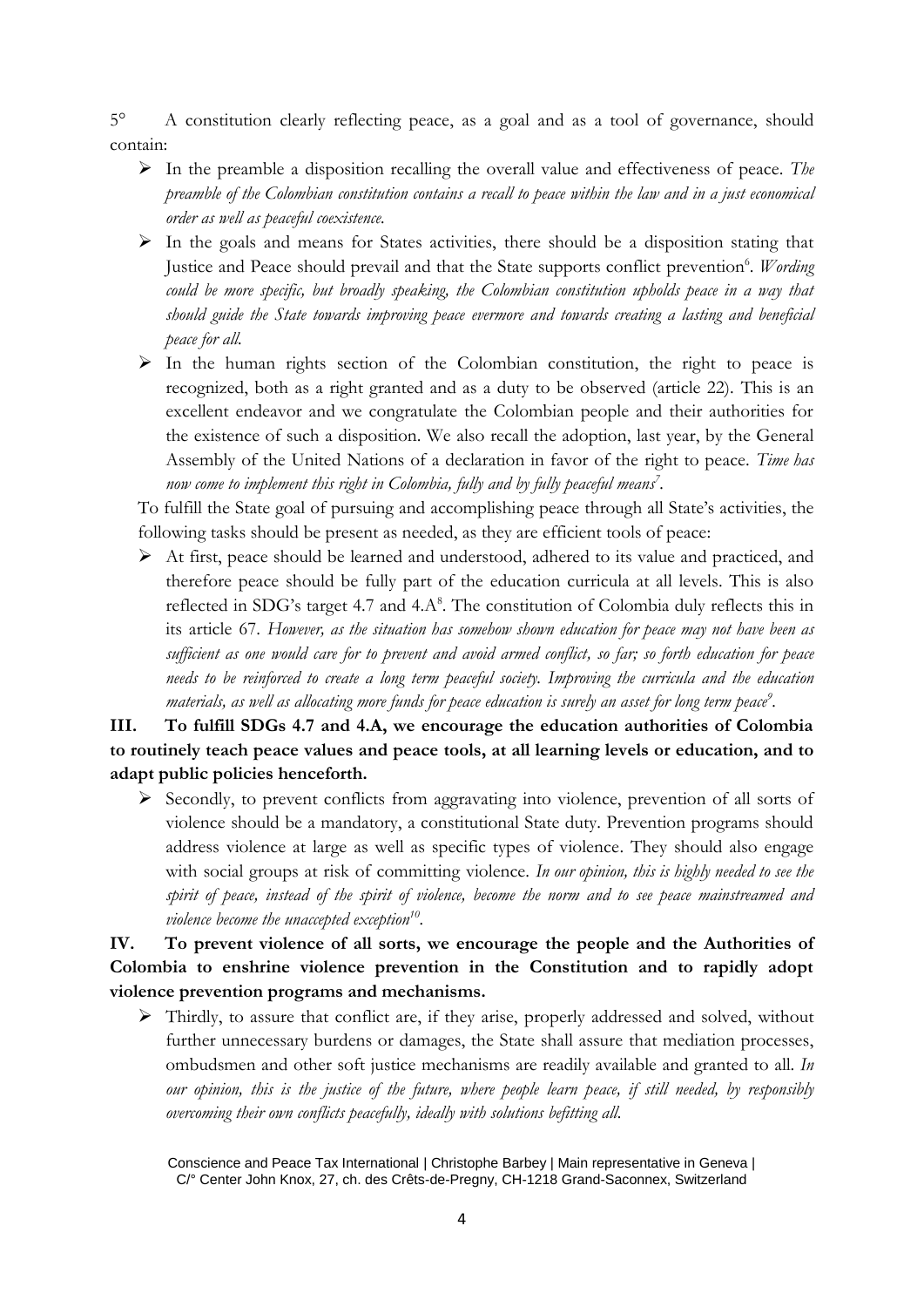*We have briefly overviewed the peace agreement, and suggest that the peace commission included therein be turned into a similar permanent mechanism once its work is completed.*

**V.****To help solve conflicts peacefully, we encourage the people and the Authorities of Colombia to establish mediation and similar peaceful methods to address conflicts and to grant a right of access to such procedures throughout all the Colombian society.**

 $\triangleright$  Fourthly, if education, prevention and mediation fail, use of force – as much as may be non-violent force – may be required. However, use of force should always be avoided, or if unavoidable be strictly limited. Early preventive mechanisms, non-violence and nonlethal methods should enable and allow authorities to avoid maiming or worse. Further, if use of force nevertheless happens, it shall always be overviewed by an independent mechanism. *Assuring such practices, the best possible recognition of the integrity and the dignity of the people would highly reinforce the peace process and bring Colombia to be an example of peace and nonviolence for its own people as for the world.*

**VI. We encourage the Government of Colombia to establish an automatic judiciary procedure to verify the legality, circumstances and sufficient prevention means provided for beforehand in any situation where force was used or may be used, by officials in the course of their duties.** 

 Finally, to overview, implement and evaluate these peace mechanisms, a State infrastructure for peace, a ministry or a State department, should be decided upon. *As it exists in other countries, a peace ministry is necessary<sup>11</sup> .*

**VII. To envision peace in the long term, to foster peace beyond and after the accomplishment of the present peace agreement and to give full meaning and implementation to the right to peace present in the constitution, we encourage the institutions and the people of Colombia, the government to a peace ministry.**

6° To enhance the *right of participation* in the decision-making process, as granted in article 25 of the Covenant on civil and political rights and in article 2 of the Constitution of Colombia (quote): "(…) to facilitate participation by everyone in the decisions that affect them (…) and to give greater meaning to article 3 "Sovereignty resides exclusively in the people from whom public power emanates. The people exercise it *in direct form* or by representation",

**VIII. We encourage the Authorities of Colombia to consider lowering the thresholds, the number of citizen required to call for a legal referendum as in article 170 and to establish a procedure for the call, by the citizenry, for constitutional referendums.**

#### **B. Implementation of international human rights obligations**

#### *The right of conscientious objection to military service*

7° The right to conscientious objection derives from article 18 of the Universal Declaration of Human Rights: "Everyone has the right to freedom of thought, conscience and religion" and from the Covenant on Civil and Political Rights: "Everyone shall have the right to freedom of thought, conscience and religion (…)". The right of conscientious objection has been confirmed by the Human Rights Committee in a case decided in 2007, and reaffirmed in later decisions in which the Committee stated that conscientious objection to military service is a protected manifestation of conscience coming within the scope of article 18 of the International Covenant on Civil and Political Rights<sup>12</sup> and that a state which made no accommodation for conscientious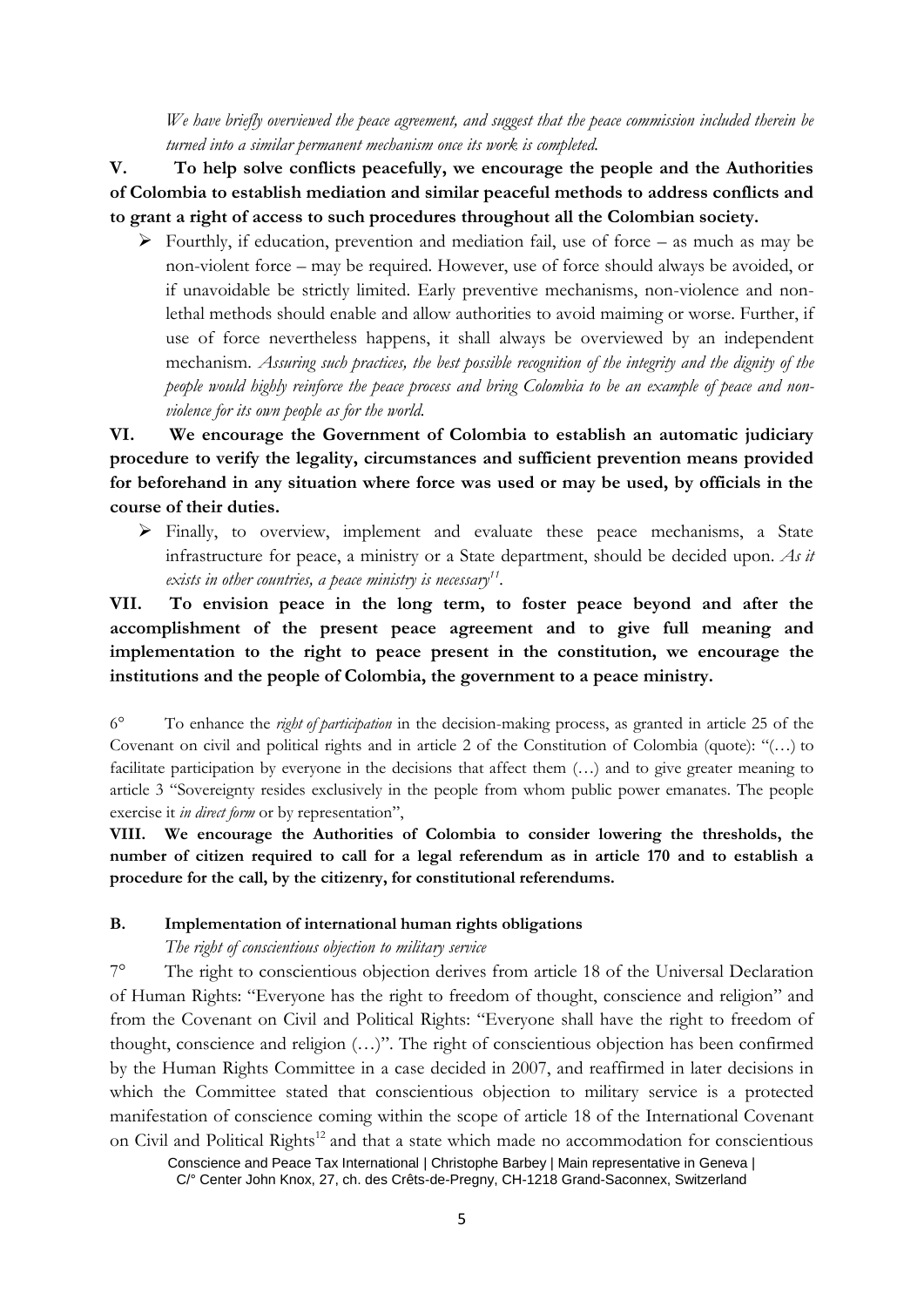objectors was in breach of its obligations under that article<sup>13</sup>. The right to object to military service on motive of conscience is also supported by numerous resolutions taken by various bodies of the United Nations, the latest on the  $29<sup>th</sup>$  of September 2017 by the Human Rights Council (A/HRC/36/20).

In our opinion, the right to Conscientious Objection also derives from the right to life, as it is expressed by many conscientious objectors by a refusal to kill, therefore as an expression of respect for the right to life of others.

In Colombia, the right to Conscientious Objection is granted by a decision of the Supreme Court taken in 2009<sup>14</sup>. However, to our knowledge, no administrative and civil system has been set up so far to grant an effective Conscientious Objection right, and if need be to create an alternative service<sup>15</sup>; none have been planned neither in the peace agreement nor in recent changes to the military law $^{16}$ .

As the war comes to an end, the need for soldiers will recede. This is a unique opportunity to make the needed change to effectively grant the right to peace – and to be peace actors! –, to honour the conscience of those who will (or have), in respect for the right to life of others, refused to participate to the military institution and to establish the right to conscientious objection in the administrative system of Colombia, case being to provide for an alternative service. More than not, where such a service exists in other countries, it has provided a huge man force for activities of public interest. Such a force is needed to overcome the war, heal its wounds when possible and do the reconstruction, but also to participative in a society, where people (or young men) are willing and able to serve the community and the Nation, for a given time, for the good of all.

**IX. Therefore, we urge the Government of Colombia to set up, before the passing in front of the UPR working group, a proper mechanism, in conformity with international law, to grant the right to conscientious objection.**

**X. If accurate, we also encourage the Government of Colombia to establish an alternative service to military service, of similar length. Such a service, giving time, work force and skills to the people and to the peaceful institutions of Colombia should also be open on a freewill basis to persons living in Colombia but who are not obliged to serve in the armed forces.** 

**XI. The government of Colombia could also consider altogether renunciation of mandatory conscription and military obligations.** 

#### *Discrimination against persons exercising their right to conscientious objection*

8° The recruitment procedure entails the delivery of a document (libreta militar) stating that the military status of the person (whatever it is) is clear. And such a document is under some circumstances required to acquire a job in the public and private sector, or to enter into a contract with a public institution. Such a disposition, barring to rights to work and the right of access to sufficient means of living is or could be highly discriminatory.

**XII. We urge the authorities of Colombia to cease requiring the military status for accessing jobs or, subsidiary, to guarantee that if the needed document does not exist, the job can be started and that if thereafter it is not provided for by the military** 

Conscience and Peace Tax International | Christophe Barbey | Main representative in Geneva | C/° Center John Knox, 27, ch. des Crêts-de-Pregny, CH-1218 Grand-Saconnex, Switzerland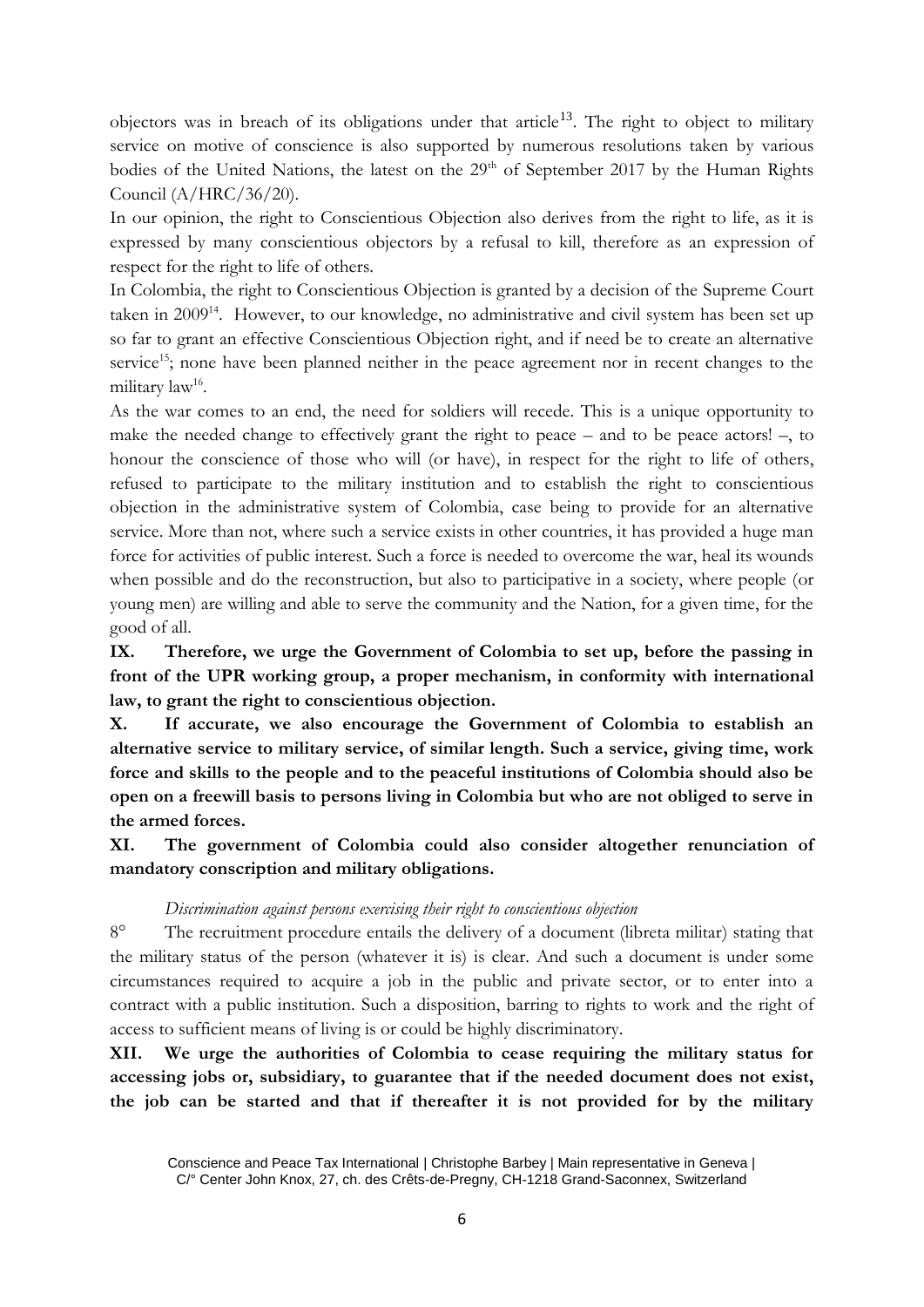**authorities, in a given time (one to three months?), the persons is granted a valid status anyhow.**

#### *Forced recruitment*

 $9^{\circ}$  Many reports state that there has been forced recruitment in the past<sup>17</sup>. Such recruitment severely violates the prohibition of forced labour and henceforth, many other human rights.

**XIII. We highly deplore such practices. If they still happen, we urge the Government of Colombia to investigate cases, to grant reparation to victims and assure accountability of offenders. If these practices cease, it could be that they were part of the war, and that they should henceforth be integrated in the peace process.**

#### *The right of conscientious objection to military budgets*

10° Finally, we consider that if conscientious objection to *military service* is usually meant as a refusal to physically participate in war or war preparations, similarly conscience may also require to refuse participating in war and war preparation by providing economical resources – taxes – to war and war preparation. Thus it may be found that claiming a right of conscientious objection *to military taxes or military budgets* is valid case of conscience, as this would entail that others would do what is physically refused, war or war preparation, simply by using others resources to do so.

Further, conscientious objectors to military taxes may consider that their taxes should instead pay to enter into a virtuous circle of peacemaking and violence prevention, intended to fulfil peace by peaceful means, instead of sustaining a vicious circle of permanent preparations for war, violence and destruction. Said simply, as long as humanity will pay for war, it is war or warlike attitudes that will be delivered; to deliver peace, we must pay for peace. Conscientious objectors to military taxes ask for the possibility of paying their taxes outside of the military budget, into public (or eventually private) funds dedicated solely and primarily to peace and peacemaking by peaceful means.

The Government of Colombia could also pay these peace taxes to the United Nations Peacebuilding Fund. Or individuals who make donations there (or to any other recognized peace fund) could be relieved of the equivalent tax payment going into the military budget.

#### **XIV. We kindly demand to the Government of Colombia to grant a right of conscientious objection to the participation in the military budget and to offer instead the possibility to see these taxes paid into a peace fund<sup>18</sup> .**

Welcoming the delegation of Colombia to Geneva, we wish to them, as well as to all the people of Colombia, a constructive and fulfilling Universal Periodic Review.

"The World is over-armed and peace is underfunded" *Ban Ki-Moon, former secretary general of the United Nations, 2014*